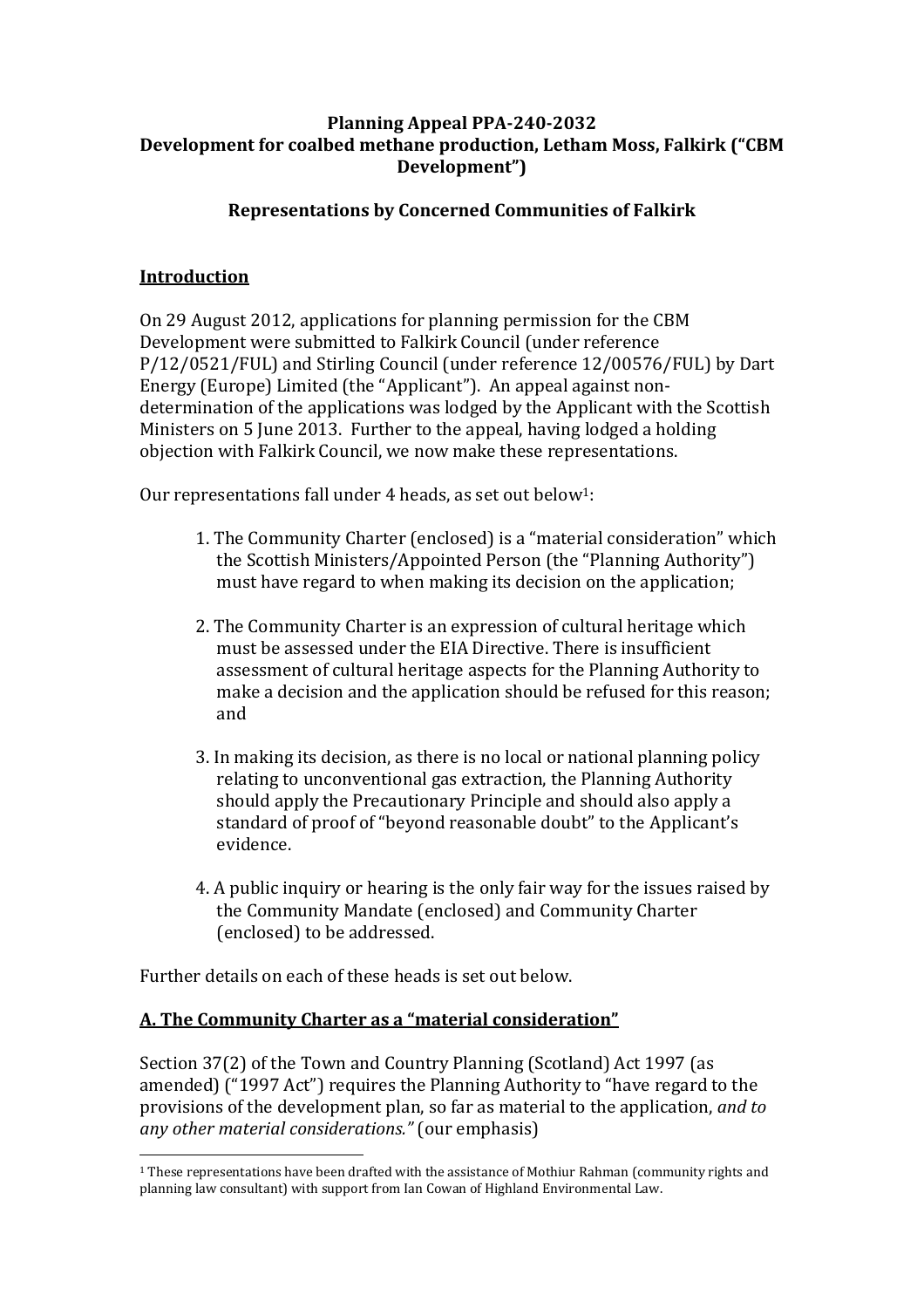Furthermore, section  $25(1)$  of the 1997 Act provides that, "where in making any determination under the Planning Acts regard is to be had to the development plan, the determination shall be made in accordance with the plan *unless material considerations indicate otherwise.*" (our emphasis)

It is at the Planning Authority's discretion as to what is a material consideration, and what weight to attach to that material consideration. We would respectfully submit that the Community Charter is a material consideration to which the Planning Authority should place great weight, for the following reasons:

#### (1) Creation of Charter: Community-led Empowerment

- (a) The basis for the Charter was the communities of Falkirk coming together due to their concern over the application. From discussions emerged the realisation that, what we felt was important was not being adequately protected. These discussions led to the Community Mandate being drafted and submitted (which has been separately been submitted by over 2100 residents);
- (b) Subsequently, in order to answer the question "why isn't our community being adequately protected?" a public meeting was held in which we looked into our values, aspirations and beliefs about ourselves as a community. We asked ourselves the following questions:
	- (i) When we were considering buying a house here, what did we picture?
	- (ii) How would we like our children to enjoy this place in 20 years' time?
	- (iii) What are the local places in the landscape that are important to me and why?
	- (iv) What do we enjoy about living here and why?
	- (v) CBM production here in Falkirk is a concern for me because....
- (c) The response to these questions led to the principles for the Charter, as well as the tangible and intangible assets being drawn up. Such community led action is exactly what the community empowerment agenda advocates, which we provide further detail on below in relation to our submissions on the weight to be attached to this material consideration.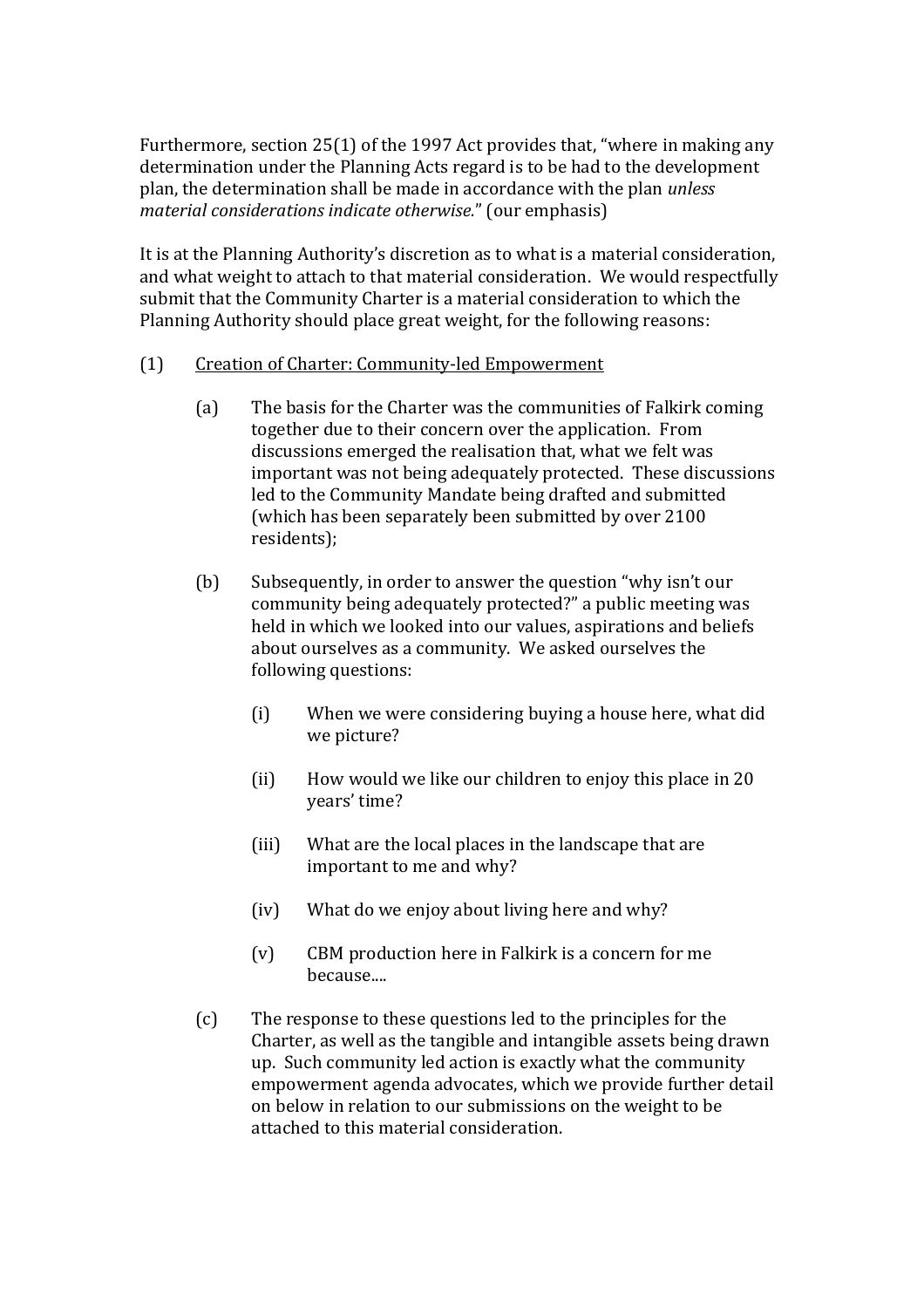(d) The Community Charter has now been adopted by the Community Council of of Larbert, Stenhousemuir and Torwood and has been separately submitted by it. We submit the Community Charter with these representations to represent the peoples directly.

#### (2) The Community Charter as an expression of "Sustainable Development"

- (a) Section 3E of the 1997 Act requires planning authorities to carry out their development planning functions with the objective of contributing to sustainable development.
- (b) We note the support in the draft Scottish Planning Policy ("Draft") SPP") to the guiding principles of "sustainable development" set out in the UK Shared Framework for Sustainable Development (2005) being living within the planet's environmental limits, ensuring a strong, healthy and just society, promoting good governance, using established science responsibly and achieving a sustainable economy;
- (c) Resolution 42/187 of the United Nations General Assembly which sets out the most commonly used definition for sustainable development, being "meeting the needs of the present without compromising the ability of future generations to meet their own needs." (our emphasis).
- (c) The Falkirk Structure Plan additionally provides that "sustainable development refers to the integration of all environmental, social and economic factors which have a bearing on quality of life, now and for future generations." (our emphasis)2
- (d) The question then follows, what are those needs that bear on quality of life for present and future generations? In developing its Local Plan, Falkirk Council may have diligently followed a process for discovering those needs, but that does not mean that process has necessarily addressed all actual needs. The planning framework specifically allows for that possibility by making provision for a local authority to take into account other material considerations.
- (e) As emerged from the community envisioning process, the needs which contribute to our quality of life are not just material needs but intangible qualities which relate to the values by which we create meaning in our lives, the bonds which bind us together to each other, our families and our environment. Some of these qualities may be contained within service provisions by the Council, but others are not. There is growing evidence that these qualities, often named intangible assets of a community, are fundamental to well being and for building stronger, more

 <sup>2</sup> Falkirk Structure Plan 2007, para. 2.18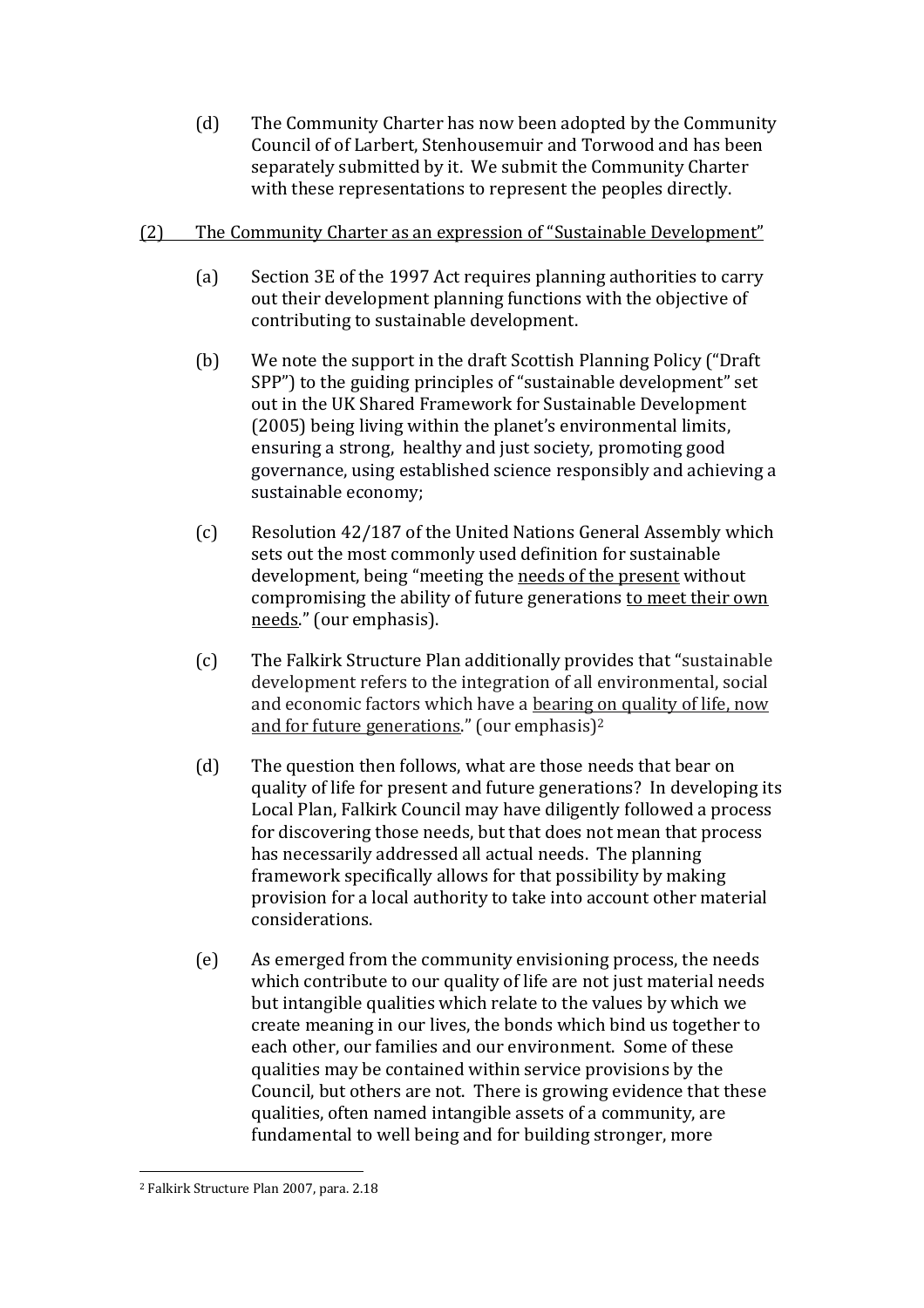sustainable communities for the future3.

- (f) We note that the recently published National Planning Framework 3 ("NPF3") also emphasises tangible assets with a lack of recognition of such intangible assets as the Charter seeks to establish. For example NPF3 states that, for its spatial strategy to be sustainable, it is essential that the most efficient use of existing assets are made – natural resources, land, towns and cities and infrastructure. These are all physical tangible assets. In the same manner, the "cultural heritage" to be protected in the NPF 3 and Draft SPP only relate to built heritage and National Parks.
- (g) One example of the difference between intangible assets and service provision is the Falkirk Greenspace Initiative ("FGI") which has been shortlisted for a national award in July by the Royal Town Planning Institutes Awards for Planning Excellence. The FGI project has already been awarded gold in the Scottish Awards for Quality Planning and was the overall winner for outstanding achievement. In the Council's own words, the project is an innovative and visionary one which significantly enhances the natural and cultural heritage value of the area, now and for the future4. However, what we the community feel is just as important as the service provision of the green space is the participation of the community in the creation of those spaces, those relationships built and created with each other, with the Council, and with the land. This lived experience is the intangible asset of the community that goes towards sustainable development because it builds pride and hope for a better future. Even where the CBM Development does not directly impact on the FGI, our growing sense of pride in what we have achieved will be diminished by the re-industrialisation of the area should the project go ahead.
- (3) Tangible and Intangible Assets as an expression of community cohesion and cultural heritage
	- (a) We respectfully submit that the tangible and intangible qualities we express through our Community Charter are aspects of our cultural heritage which binds us together as a community.
	- $(b)$  "Cultural heritage" has no single definition but we submit that it is much more than just tangible national and protected monuments as set out in the Falkirk Local Plan, and which was scoped in for the purposes of the Applicant's EIA. A useful definition is that in the Council of Europe Framework Convention on the Value of Cultural Heritage for Society, being "a reflection and expression of constantly evolving values, beliefs, knowledge and traditions,

 <sup>3</sup> See e.g. Asset Based Community Development Institute [\(www.abcdinstitute.org\)](http://www.abcdinstitute.org/)

<sup>4</sup> http://www.falkirk.gov.uk/about\_council/news/article.aspx?pid=2714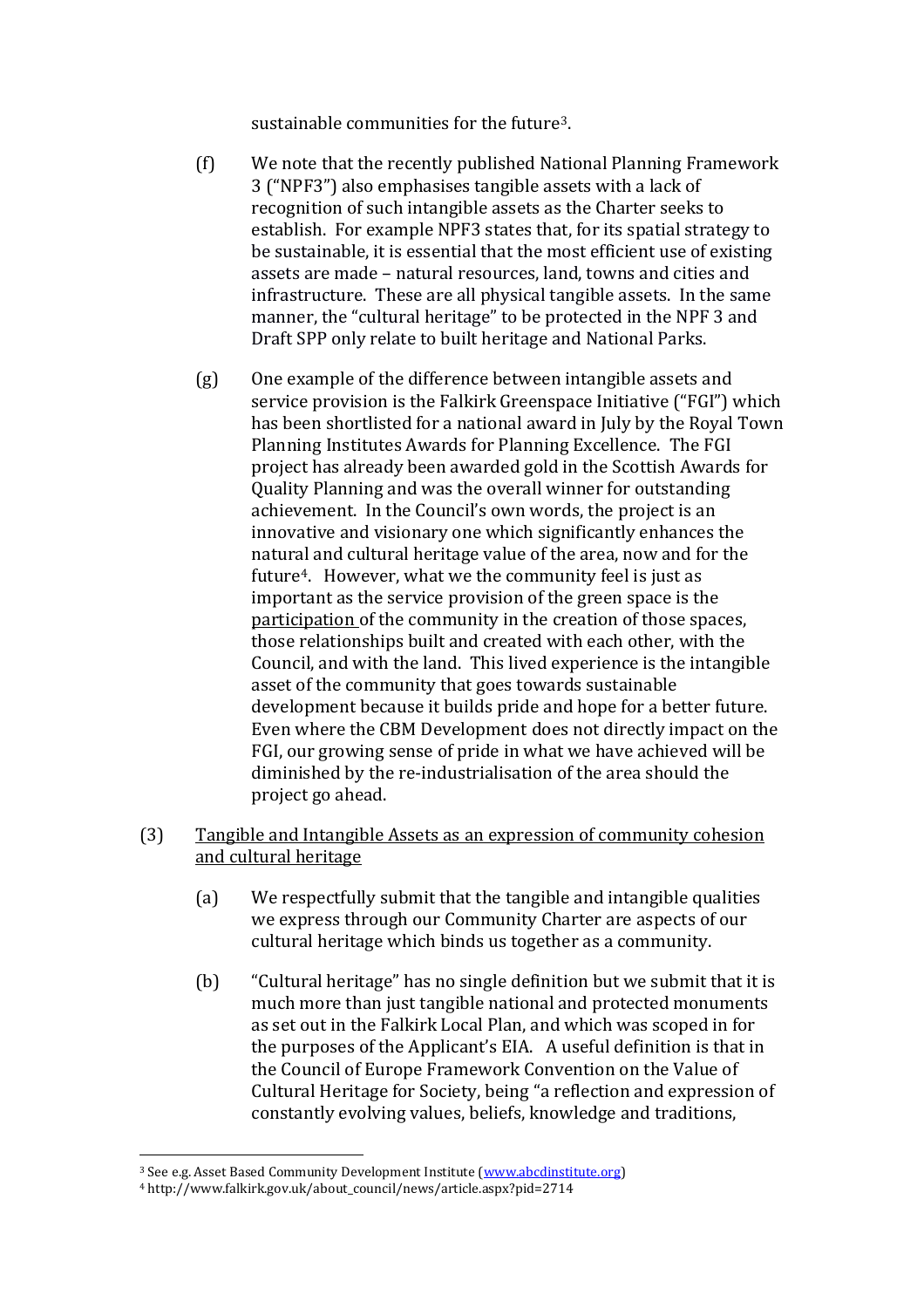which includes all aspects of the environment resulting from the interaction between people and places through time."5 Those tangible and intangible assets listed in the Charter are our reflection and expression of the values, beliefs, knowledge and practices which we hold dear for the cohesion and identity of our community. We recognise the UK is not a signatory to the Framework Convention but that is not relevant for the purposes of attempting to understand what is meant by cultural heritage. We have expanded on the definition in the Framework Convention for the purposes of the Charter, something expressly provided for by the Framework Convention which, in the Preamble, speaks of the need to involve everyone in society in the ongoing process of defining cultural heritage.

### (4) Weight to be attached to the Community Charter: community empowerment agenda

- (a) It is the Planning Authority's discretion as to what weight should be attached to a material consideration.
- (b) The Community Charter is a direct expression of community empowerment, in accordance with the Scottish Government's own promotion of such empowerment. A recent manifestation of this promotion is the proposed Community Empowerment and Renewal Bill. Although the specific aims of that Bill are different to what is expressed through this Charter, the principles are the same e.g. to "support communities to achieve their own goals and aspirations through taking independent action and by having their voices heard in the decisions that affect their area."<sup>6</sup> The Charter is bringing out the intangible assets embedded in peoples lived experience of community, a direct reflection of the words of Derek Mackay MSP when he states "Scottish communities are a rich source of creativity and talent. Our people are our greatest asset."7
- (c) With regards to the community empowerment agenda and the fact that the Community Charter expresses what we feel is valuable to our community, we submit the Planning Authority should therefore place great weight to the voice of that which it is of service to.

For all these reasons, we submit that the Community Charter is a material consideration which the Planning Authority must have regard to and that great weight should be attached to it. We have set out in our Community Mandate the impact of the development on the tangible and intangible assets in our Community Charter and for those reasons, even if the development is found to be in accordance with the development plan, the application should be refused due

 <sup>5</sup> Although the UK has not ratified this convention that is not relevant for these purposes as we are only seeking to set out a useful definition rather than assert any of the obligations set out in this Convention. <sup>6</sup> http://www.scotland.gov.uk/Topics/People/engage/cer

<sup>7</sup>http://www.scotland.gov.uk/News/Releases/2012/06/CommEmpower060612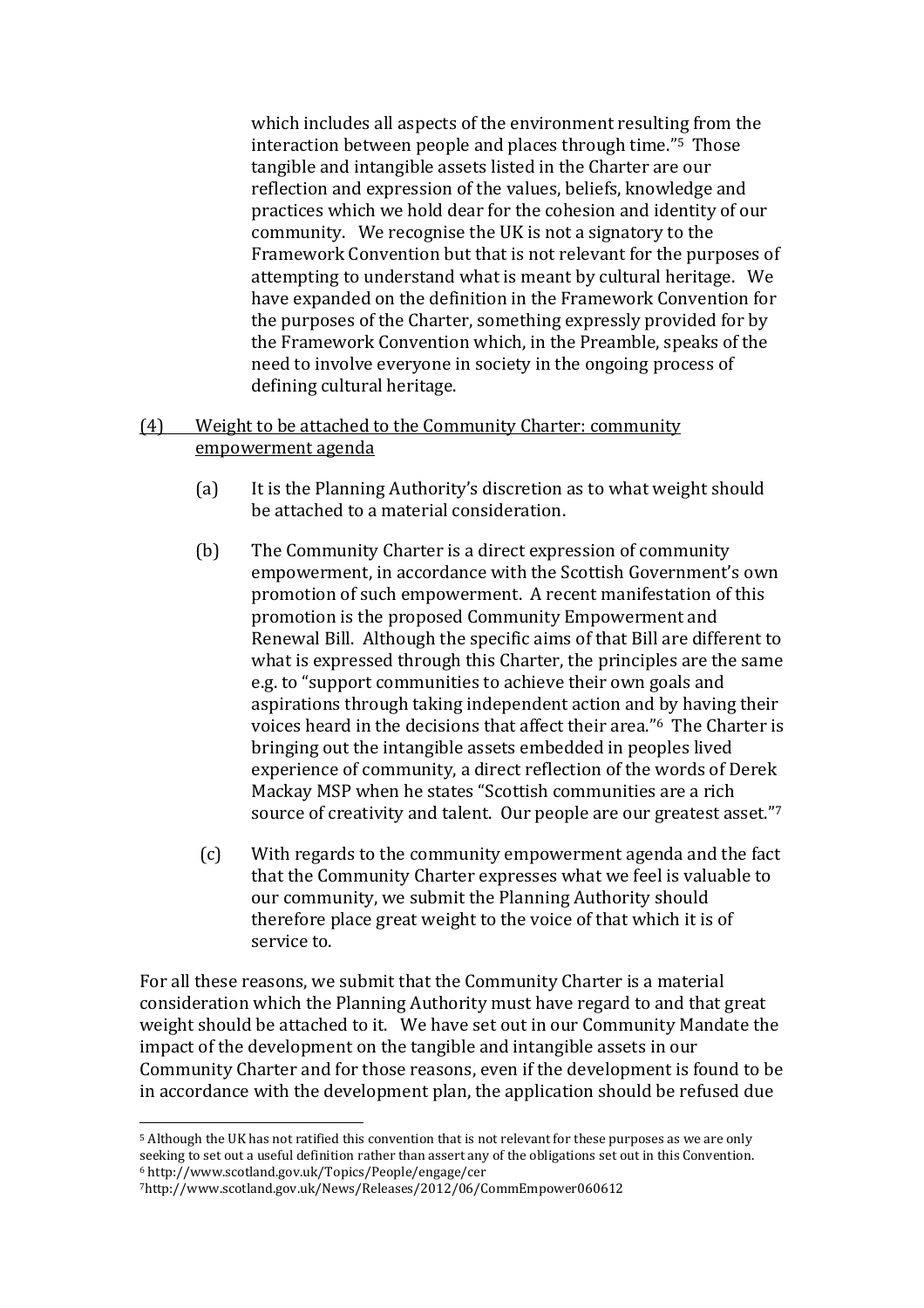to the CBM Development's impact on these material considerations.

### **B. Impact Assessment of Cultural Heritage**

The Applicant states that it carried out its environmental impact assessment in accordance with the Town and Country Planning (Environmental Impact Assessment) (Scotland) Regulations 2011 ("EIA Regulations").

We note that the EIA Regulations do not refer to "cultural heritage" as an aspect of the environment which needs to be assessed<sup>8</sup> but that the Environmental Impact Assessment Directive ("EIA Directive")<sup>9</sup> does refer to this aspect at Article  $3(c)$ , differentiating between "material assets and the cultural heritage."

What was scoped in for the purposes of the EIA's baseline data on cultural heritage were material cultural heritage assets. On that basis its baseline data was that "there are no features of cultural heritage interest located within the application boundary (with the exception of Dunmore Park)" $10$ .

We acknowledge that the Applicant may have followed due process in the scoping process, but the key question for the Planning Authority is whether that process satisfies the obligations under the EIA Directive to assess cultural heritage.

We submit that it does not, for the following reasons:

### (1) Incorrect transposition of EIA Directive

A submission has been made by Gerard Brophy asserting that the EIA Directive has not been correctly transposed and we support this assertion, on the same basis made there and which we do not feel a need to repeat here. We enclose Gerard Brophy's submission with these Representations for your convenience.

### (2) Draft EIA Directive as a material consideration

We note that the EIA Directive is in the process of being reviewed and amended. The purpose of this review is in part to "correct shortcomings, reflect ongoing environmental and socio-economic changes and challenges [...] contribute significantly to the duty of the Union to take cultural aspects into account in all its policies and actions." $11$ 

We note that paragraph 7 of the Preamble to the Draft EIA Directive states that "Protection and promotion of cultural heritage [...] which are an integral part of the cultural diversity that the Union is committed to respect and promote in accordance with Article 167(4) of the Treaty on the Functioning of the European Union, can usefully build on definitions and principles developed in relevant Council of Europe Conventions, in

 <sup>8</sup> paragraph 3 of Part 1 to Schedule 4 of the EIA Regulations

<sup>9</sup> Directive 85/337/EEC as amended and codified by Directive 2011/92/EU

<sup>10</sup> EIA Non-Technical Summary, pg. 14

<sup>&</sup>lt;sup>11</sup> Pg. 2, Proposal for a Directive amending Directive  $2011/92/EU$  (COM(2012) 628) ("Draft EIA Directive")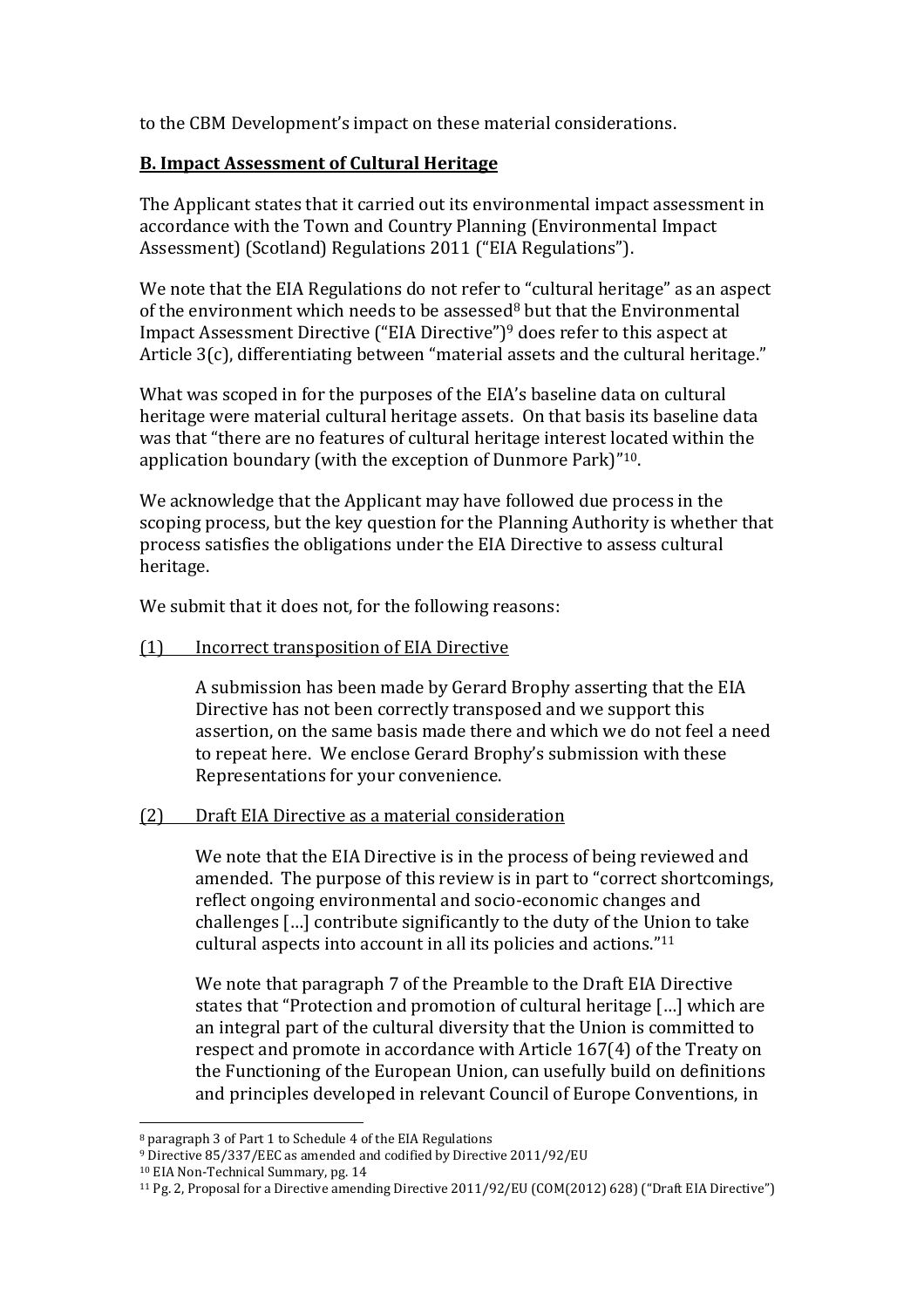particular [...] the Framework Convention on the Value of Cultural Heritage for Society."

We have referred to the definition of cultural heritage in the Framework Convention above and we submit it is these aspects of values and beliefs which the Planning Authority should take into consideration when evaluating whether or not there has been sufficient assessment of the effect of the development on these aspects.

Those values and beliefs and aspects of community cohesion and identity are set out in our Community Charter and we submit that, without an assessment of the impact of the project on the intangible assets described in the Community Charter, i.e. our cultural heritage, the application cannot go ahead.

## **C. Test of "Beyond Reasonable Doubt" to be applied**

### Inadequacy of Scoping Approach

We note that in the Scoping Response by the Council, in relation to "General Principles for Mineral Working", the Council's response was "in the absence of any specific policies on coal bed methane extraction the proposal will be assessed against the development plan minerals policies as far as appropriate." (our emphasis).

For the reasons stated in our Community Mandate, we are of the firm view that the policies for mineral extraction are wholly inadequate for unconventional gas extraction and the policy cited is inappropriate.

### Application of Precautionary Principle

In our Community Mandate we have set out a number of uncertainties regarding the effects of the CBM Development on the health of the public. Falkirk residents have previously been exposed to processes which we alleged caused harm, despite those processes being granted consent by environmental authorities. During the years that Rechem operated at Bonnybridge, from 1974 to 1984, there were claims that fall-out from its incinerator contained toxins such as PCBs and dioxins which, it was alleged, caused eye defects in children and deaths and illness among cattle. Rechem claimed to be adhering to environmental legislation and regulators gave the facility a clean bill of health.

We submit that, where processes are new and novel, adhering to environmental legislation is not sufficient to safeguard human health. The risks to human health by CBM extraction are of such magnitude, and the uncertainties around scientific evidence of sufficient size, that the Precautionary Principle be applied and the Applicant first prove that harm will not be caused as a result of its operations, rather than just claiming to have adhered to legislation and policies which Falkirk Council have itself admitted are absent.

### Applicable Standard of Proof in the absence of applicable planning policy

As there is no applicable planning policy for unconventional gas extraction, we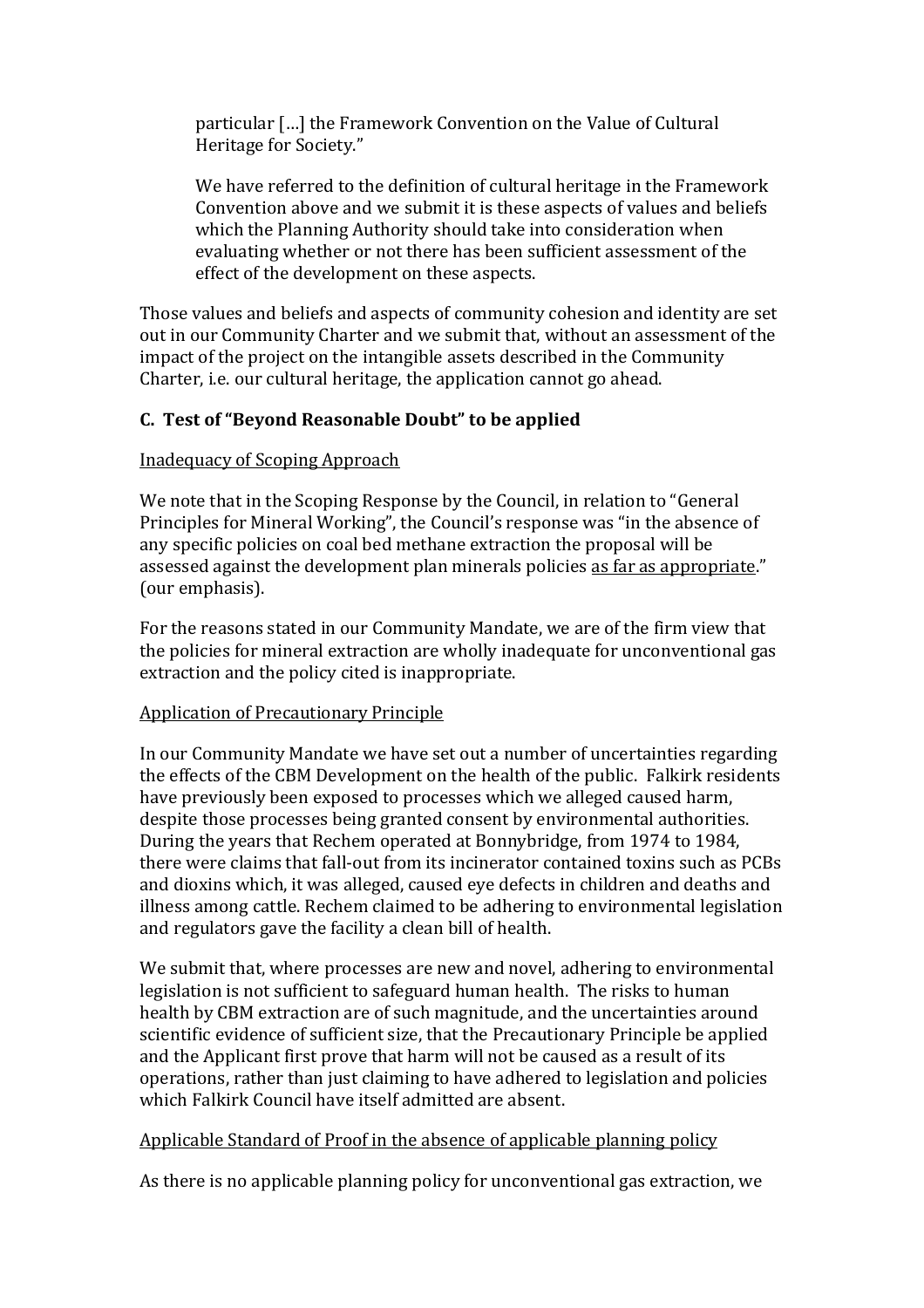submit that there is a case for the Planning Authority to seek principles set out in policy for similar types of projects.

We note that the Council has concerns about particular aspects of the operations in relations to the geology, in particular:

- $\bullet$  the possibility of works causing geological instability;
- the possibility of the process drawing water from more than the coal seam;
- the possibility of the process causing dewatering of local aquifers;
- the possibility of the process encouraging methane migration and promoting fugitive emissions through the vertical bores and through potential cracks in the geology following dewatering;
- the preclusion of hydraulic fracturing potentially being applied to the proposed operations; and
- any other matters arising following assessment of the above investigations

Similar issues arise in relation to underground gas storage projects and, unlike with unconventional gas extraction, there is UK planning policy which considers what is required in terms of geological data, in the form of National Policy Statement EN-4 and in particular paras 2.8.8 - 2.8.9.

In relation to an application for Underground Gas Storage in the Preesall Salt Fields in Lancashire, a decision has recently been issued by the Secretary of State refusing the application (against the recommendation of the Planning Inspectorate which recommended the grant of permission). The Secretary of State refused the application on the evidence because:

- (a) the Applicant failed to prove beyond reasonable doubt that the geological strata was suitable as required by Policy EN-4 (see para 14 of the decision letter<sup>12</sup>)
- (b) What was required to prove beyond reasonable doubt, which the Applicant failed to provide, was the detailed geological data as required at para 2.8.9 of Policy EN-4, which includes an assessment of not only the construction and operational phases, but also "the decommissioning phase and should cover the long term integrity of the affected strata after decommissioning or closure of the [...] facility."

We acknowledge that the facts will be different between these two cases and that National Policy Statement EN-4 is not directly applicable to Scotland, but it is the principles which we submit should be applied in a case where relevant policy is absent, namely:

(a) a test of "beyond reasonable doubt" be applied when making

 <sup>12</sup> [http://infrastructure.planningportal.gov.uk/projects/north-west/preesall-saltfield-underground-gas](http://infrastructure.planningportal.gov.uk/projects/north-west/preesall-saltfield-underground-gas-storage/?ipcsection=reps)[storage/?ipcsection=reps](http://infrastructure.planningportal.gov.uk/projects/north-west/preesall-saltfield-underground-gas-storage/?ipcsection=reps)